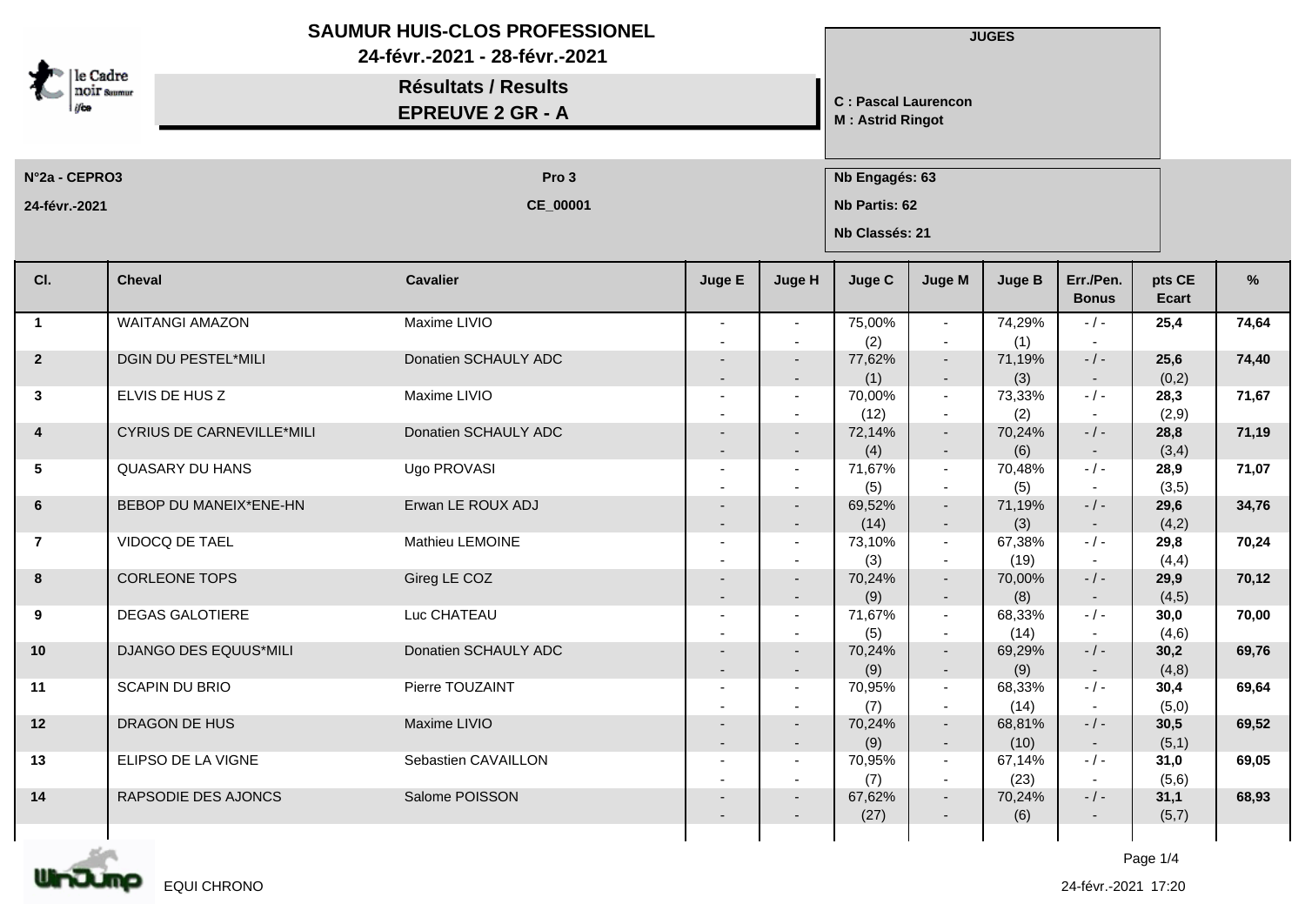**N°2a - CEPRO3**

**24-févr.-2021**

**CE\_00001**

**Pro 3 Nb Engagés: 63** 

**Nb Partis: 62**

**Nb Classés: 21**

| CI. | <b>Cheval</b>              | <b>Cavalier</b>        | Juge E                   | Juge H                             | <b>Juge C</b>  | <b>Juge M</b>            | <b>Juge B</b>  | Err./Pen.<br><b>Bonus</b> | pts CE<br>Ecart | %     |
|-----|----------------------------|------------------------|--------------------------|------------------------------------|----------------|--------------------------|----------------|---------------------------|-----------------|-------|
| 15  | DAYLIGHT D'ARGONNE         | Thibault CHAMPEL       |                          | $\sim$                             | 68,57%         | $\sim$                   | 68,57%         | $-$ / $-$                 | 31,4            | 68,57 |
|     |                            |                        |                          | $\overline{\phantom{a}}$           | (18)           | $\overline{\phantom{a}}$ | (12)           |                           | (6, 0)          |       |
| 15  | DIAMOND BIBOULET AA*IFCE   | Arnaud BOITEAU         |                          | $\sim$<br>$\overline{\phantom{a}}$ | 68,57%<br>(18) | $\sim$<br>$\sim$         | 68,57%<br>(12) | $-$ / $-$<br>$\sim$       | 31,4<br>(6, 0)  | 68,57 |
| 17  | ORACLE DE CHAMPENOTTE      | Eddy SANS              |                          |                                    | 68,57%         | $\sim$                   | 68,10%         | $-1-$                     | 31,7            | 68,33 |
|     |                            |                        |                          |                                    | (18)           | $\sim$                   | (17)           | $\sim$                    | (6,3)           |       |
| 18  | <b>CAPITAINE DE CHANAY</b> | Maud GONZALEZ          | $\overline{\phantom{0}}$ | $\overline{\phantom{a}}$           | 68,10%<br>(23) | $\sim$<br>$\sim$         | 68,33%<br>(14) | $-/-$<br>$\sim$           | 31,8<br>(6, 4)  | 68,21 |
| 19  | CENTAURE DE NESQUE         | Anne MAURUS HOUSSAIS   |                          | $\overline{\phantom{a}}$           | 69,76%         | $\sim$                   | 66,43%         | $2,0/-$                   | 31,9            | 68,10 |
|     |                            |                        |                          |                                    | (13)           | $\sim$                   | (26)           |                           | (6, 5)          |       |
| 19  | DANSENOIRE D'AUTIZE        | Rodolphe SCHERER       |                          | $\sim$                             | 68,81%         | $\sim$                   | 67,38%         | $-$ / $-$                 | 31,9            | 68,10 |
|     |                            |                        |                          | $\overline{\phantom{a}}$           | (16)           | $\sim$                   | (19)           | $\sim$                    | (6, 5)          |       |
| 21  | <b>DALIDA BIATS</b>        | Clara LOISEAU          |                          |                                    | 67,86%         | $\sim$                   | 67,86%         | $-/-$                     | 32,1            | 67,86 |
|     |                            |                        |                          |                                    | (25)           | $\sim$                   | (18)           | $\sim$                    | (6,7)           |       |
| 22  | ARBLUE AA                  | Rodolphe SCHERER       |                          |                                    | 68,10%         | $\sim$                   | 67,38%         | $-$ / $-$                 | 32,3            | 67,74 |
|     |                            |                        |                          | $\overline{\phantom{a}}$           | (23)           | $\sim$                   | (19)           | $\sim$                    | (6,9)           |       |
| 23  | <b>VODELOR DUVERIE</b>     | Sebastien CAVAILLON    |                          | $\overline{\phantom{a}}$           | 67,14%         | $\sim$                   | 67,38%         | $-$ / $-$                 | 32,7            | 67,26 |
|     |                            |                        |                          |                                    | (30)           | $\sim$                   | (19)           |                           | (7,3)           |       |
| 24  | CHANEL HAUTEGRANGE         | Estelle TOURNIEROUX    |                          | $\sim$                             | 69,05%         | $\sim$                   | 65,24%         | $-$ / $-$                 | 32,9            | 67,14 |
|     |                            |                        |                          | $\overline{\phantom{a}}$           | (15)           | $\bullet$                | (30)           | $\sim$                    | (7, 5)          |       |
| 25  | <b>DINARD PEGUIGNON</b>    | Luc CHATEAU            |                          |                                    | 67,14%         | $\sim$                   | 66,90%         | $-$ / $-$                 | 33,0            | 67,02 |
|     |                            |                        |                          |                                    | (30)           | $\sim$                   | (25)           | $\sim$                    | (7,6)           |       |
| 26  | EDEN DU VERET              | Yoan FERRE             |                          |                                    | 68,33%         | $\sim$                   | 65,48%         | $-/-$                     | 33,1            | 66,90 |
|     |                            |                        | $\overline{\phantom{0}}$ | $\overline{\phantom{a}}$           | (21)           | $\sim$                   | (29)           | $\sim$                    | (7,7)           |       |
| 26  | DIVIN DE RIVERLAND         | Erwan LE ROUX ADJ      | $\blacksquare$           | $\sim$                             | 65,00%<br>(39) | $\sim$                   | 68,81%         | $-/-$                     | 33,1            | 66,90 |
| 28  | <b>ULMAN</b>               | Camille COLLET VIDAL   |                          | $\sim$                             | 68,81%         | $\sim$<br>$\sim$         | (10)<br>63,81% | $\sim$<br>$-$ / $-$       | (7,7)<br>33,7   | 66,31 |
|     |                            |                        | $\overline{\phantom{0}}$ | $\overline{\phantom{a}}$           | (16)           | $\sim$                   | (40)           | $\sim$                    | (8,3)           |       |
| 29  | CHIVAS DU LOIR             | Jean Adrien KLEINEIDAM |                          | $\overline{a}$                     | 67,62%         | $\sim$                   | 64,52%         | $-1-$                     | 33,9            | 66,07 |
|     |                            |                        |                          |                                    | (27)           | $\sim$                   | (33)           | $\sim$                    | (8, 5)          |       |
| 30  | <b>CHERICOCO</b>           | Nadine HOUSSAIS        |                          |                                    | 68,33%         | $\sim$                   | 63,57%         | $-$ / $-$                 | 34,1            | 65,95 |
|     |                            |                        | $\overline{\phantom{a}}$ | $\overline{\phantom{a}}$           | (21)           | $\sim$                   | (41)           | $\sim$                    | (8,7)           |       |
| 31  | DIWALI DE RUNYA            | Luc CHATEAU            | $\overline{\phantom{a}}$ | $\sim$                             | 66,67%         | $\sim$                   | 64,29%         | $-/-$                     | 34,5            | 65,48 |
|     |                            |                        |                          |                                    | (33)           | $\sim$                   | (34)           |                           | (9,1)           |       |
| 31  | ULOTTE DU FRUITIER         | Marina CHOUQUET        |                          |                                    | 65,00%         | $\overline{\phantom{a}}$ | 65,95%         | $-$ / $-$                 | 34,5            | 65,48 |
|     |                            |                        |                          |                                    | (39)           | $\sim$                   | (28)           | $\sim$                    | (9,1)           |       |
|     |                            |                        |                          |                                    |                |                          |                |                           |                 |       |

UInJump EQUI CHRONO

Page 2/4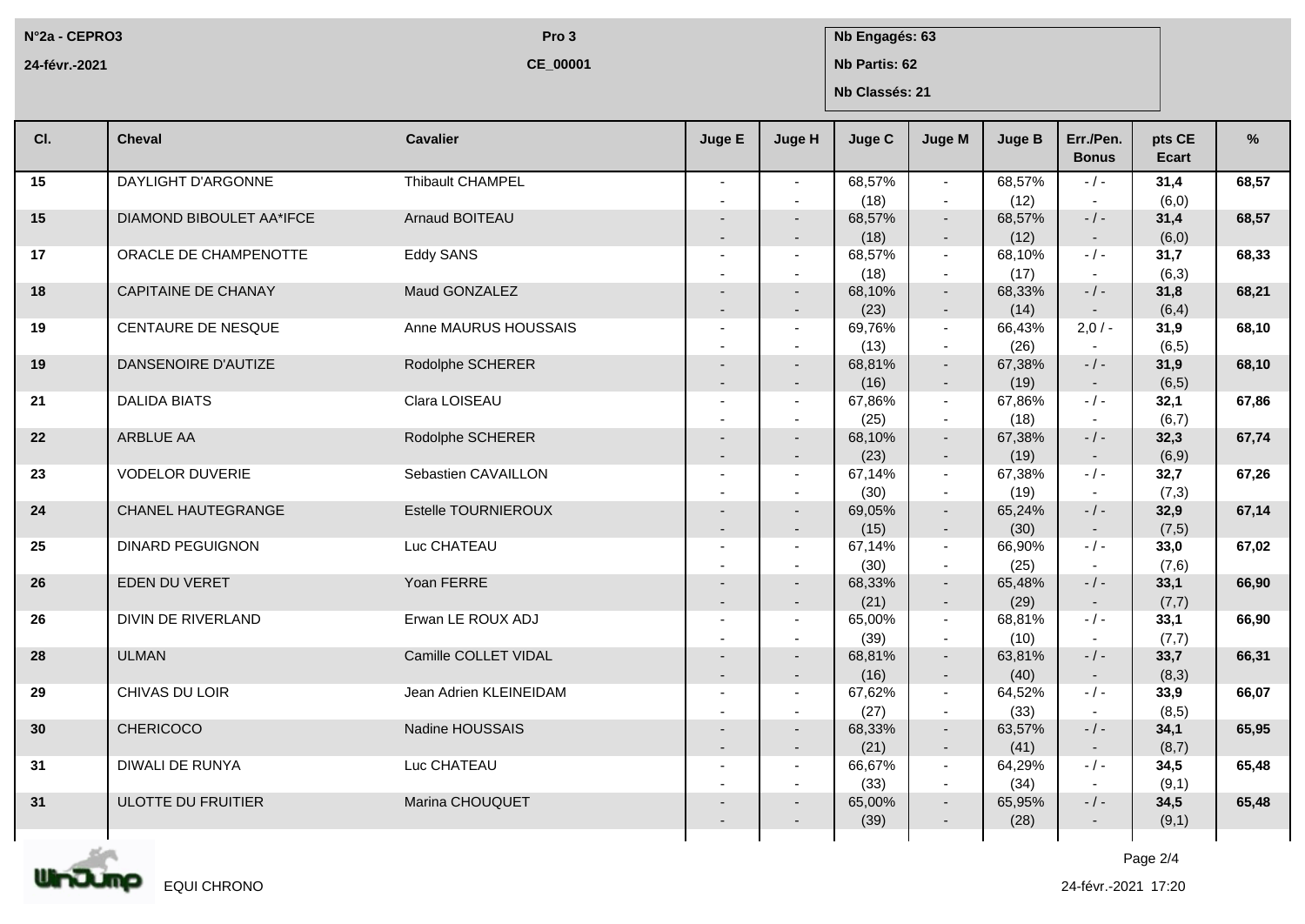**N°2a - CEPRO3**

**24-févr.-2021**

**CE\_00001**

**Pro 3 Nb Engagés: 63** 

**Nb Partis: 62**

**Nb Classés: 21**

| CI. | <b>Cheval</b>            | <b>Cavalier</b>       | Juge E                   | Juge H                                               | Juge C         | Juge M                     | <b>Juge B</b>          | Err./Pen.<br><b>Bonus</b>     | pts CE<br>Ecart | %     |
|-----|--------------------------|-----------------------|--------------------------|------------------------------------------------------|----------------|----------------------------|------------------------|-------------------------------|-----------------|-------|
| 33  | <b>EGO DES CABANES</b>   | Luc CHATEAU           | $\sim$                   | $\sim$<br>$\overline{\phantom{a}}$                   | 67,62%<br>(27) | $\sim$<br>$\sim$           | 62,86%<br>(44)         | $-$ / $-$                     | 34,8<br>(9,4)   | 65,24 |
| 34  | ASTARTE DE MADELEINE     | Thibault CHAMPEL      |                          | $\overline{a}$<br>$\overline{\phantom{a}}$           | 65,95%<br>(35) | $\sim$<br>$\sim$           | 64,29%<br>(34)         | $-$ / $-$<br>$\sim$           | 34,9<br>(9,5)   | 65,12 |
| 34  | URIOSO DE JARSAY         | Thomas PLESSY         |                          |                                                      | 63,10%<br>(46) | $\sim$<br>$\sim$           | 67,14%<br>(23)         | $-/-$<br>$\sim$               | 34,9<br>(9,5)   | 65,12 |
| 36  | CEVALINO DES NEIGES Z    | Marine DEPLAIX        | $\overline{\phantom{a}}$ | $\overline{\phantom{a}}$                             | 65,24%<br>(36) | $\sim$<br>$\sim$           | 64,29%<br>(34)         | $-$ / $-$<br>$\sim$           | 35,2<br>(9,8)   | 64,76 |
| 37  | <b>AMERICA BIATS</b>     | Clara LOISEAU         |                          |                                                      | 67,86%<br>(25) | $\sim$<br>$\sim$           | 61,43%<br>(49)         | $-/-$                         | 35,4<br>(10, 0) | 64,64 |
| 37  | <b>BOLEYBAWN PRINCE</b>  | Maxime LIVIO          |                          | $\overline{\phantom{a}}$<br>$\overline{\phantom{a}}$ | 65,00%<br>(39) | $\sim$<br>$\sim$           | 64,29%<br>(34)         | $-$ / $-$<br>$\sim$ $-$       | 35,4<br>(10,0)  | 64,64 |
| 37  | <b>SALSA MONTPLAISIR</b> | Camille SELLIER PRONO |                          | $\sim$                                               | 65,24%<br>(36) | $\sim$<br>$\sim$           | 64,05%<br>(39)         | $-/-$<br>$\sim$               | 35,4<br>(10, 0) | 64,64 |
| 40  | VIKTOR DE DIANE*IFCE     | Jade BOURGUET         |                          | $\overline{\phantom{a}}$<br>$\overline{\phantom{a}}$ | 66,19%<br>(34) | $\sim$<br>$\sim$           | 62,86%<br>(44)         | $-$ / $-$<br>$\sim$           | 35,5<br>(10,1)  | 64,52 |
| 40  | VENTURA DE LA CHAULE     | Atsushi NEGISHI       |                          | $\overline{\phantom{a}}$                             | 64,76%<br>(42) | $\sim$<br>$\sim$           | 64,29%<br>(34)         | $-/-$                         | 35,5<br>(10,1)  | 64,52 |
| 42  | EDEN DE MATALY           | Jeremy DUPONT         | $\overline{\phantom{0}}$ | $\overline{\phantom{a}}$                             | 63,81%<br>(44) | $\sim$<br>$\sim$           | 65,00%<br>(32)         | $2,0/-$<br>$\sim$ $-$         | 35,6<br>(10,2)  | 64,40 |
| 42  | DIVINE IDYLLE DU LEOU    | Julie GORDON          |                          |                                                      | 65,24%<br>(36) | $\sim$<br>$\sim$           | 63,57%<br>(41)         | $-$ / $-$<br>$\sim$           | 35,6<br>(10,2)  | 64,40 |
| 44  | UNGARO DE KREISKER       | Claire MUGNIER        | $\overline{a}$           | $\overline{\phantom{a}}$                             | 67,14%<br>(30) | $\sim$                     | 60,71%<br>(52)         | $-/-$                         | 36,1<br>(10,7)  | 63,93 |
| 45  | <b>QUATCHINA BLUE Z</b>  | Mathieu LEMOINE       |                          | $\sim$                                               | 60,71%<br>(56) | $\sim$<br>$\sim$<br>$\sim$ | 66,19%                 | $\sim$<br>$-$ / $-$<br>$\sim$ | 36,6<br>(11,2)  | 63,45 |
| 46  | KAISER DU LOING          | Mathilde BACQUAERT    |                          | $\sim$                                               | 63,81%<br>(44) | $\sim$                     | (27)<br>62,86%<br>(44) | $-$ / $-$                     | 36,7<br>(11,3)  | 63,33 |
| 47  | VOL DE NUIT FLO          | Pierre SALAUN         | $\overline{\phantom{a}}$ | $\overline{\phantom{a}}$<br>$\overline{a}$           | 61,19%<br>(55) | $\sim$<br>$\sim$<br>$\sim$ | 65,24%<br>(30)         | $\sim$ $-$<br>$-/-$<br>$\sim$ | 36,8<br>(11,4)  | 63,21 |
| 48  | <b>VILLABONG'KA</b>      | Marine CASTAGNE       | $\overline{\phantom{a}}$ |                                                      | 62,86%<br>(47) | $\sim$                     | 62,62%<br>(47)         | $-/-$                         | 37,3<br>(11, 9) | 62,74 |
| 48  | <b>DIAMOND D'ANGRIE</b>  | Romain LEMESTRE       |                          | $\overline{\phantom{a}}$                             | 62,86%         | $\sim$<br>$\sim$           | 62,62%                 | $\sim$<br>$-/-$               | 37,3            | 62,74 |
| 50  | <b>DEAR KISS AA</b>      | Pierre TOUZAINT       |                          |                                                      | (47)<br>62,14% | $\sim$<br>$\sim$           | (47)<br>63,10%         | $-$ / $-$                     | (11, 9)<br>37,4 | 62,62 |
|     |                          |                       |                          |                                                      | (50)           | $\sim$                     | (43)                   | $\sim$                        | (12,0)          |       |



Page 3/4